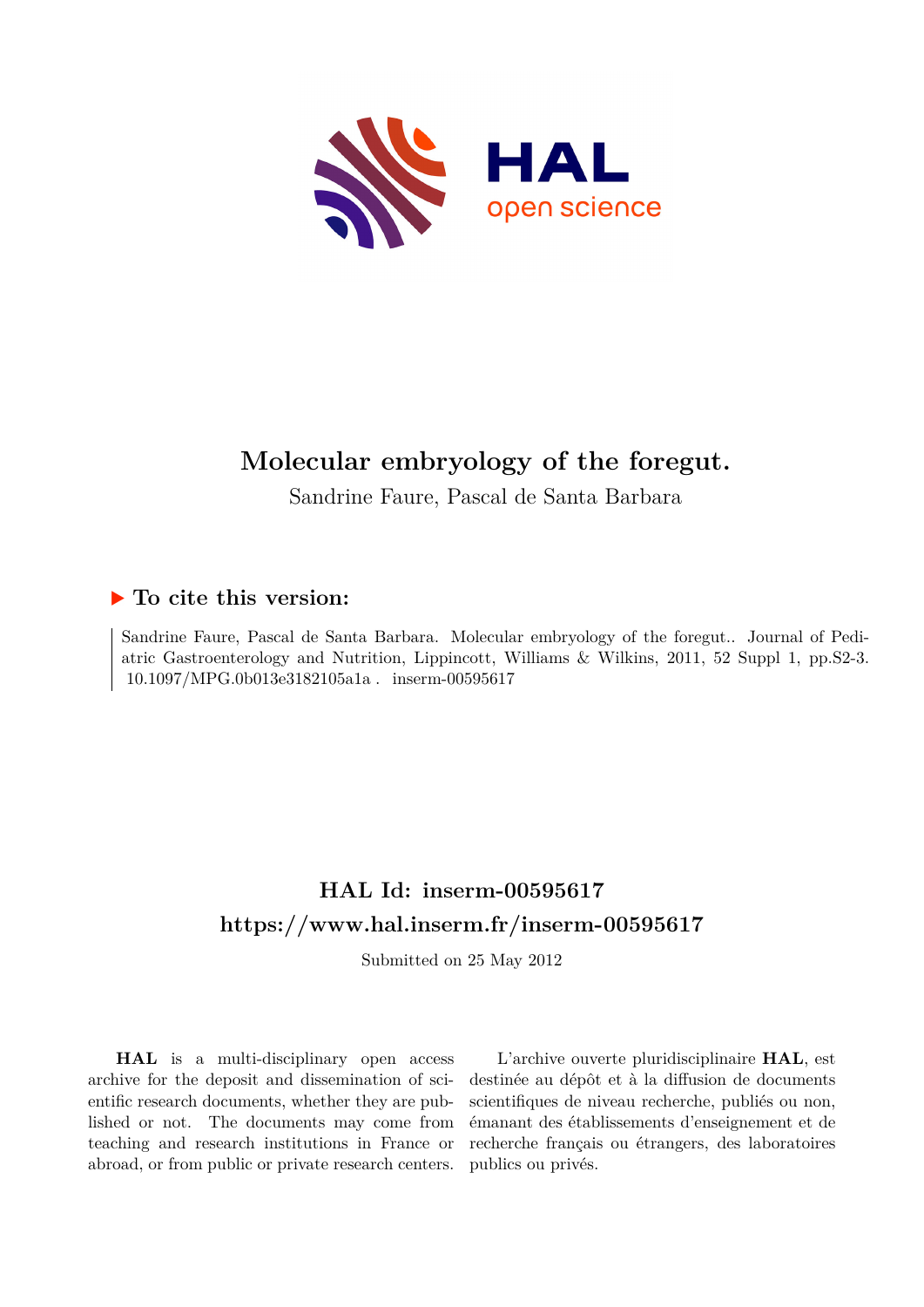# *Molecular embryology of the foregut*

#### **Sandrine Faure , Pascal De Santa Barbara** \*

*Muscle et pathologies INSERM : ERI25 , Universit*é *Montpellier I: EA4202 , IFR3 , Hopital arnaud de villeneuve 371, avenue du doyen gaston giraud 34295 Montpellier Cedex 05, FR*

\* Correspondence should be adressed to: Pascal De Santa Barbara <Pascal.de-Santa-Barbara@inserm.fr >

**MESH Keywords** Animals ; Body Patterning ; Cell Line ; Disease Models, Animal ; Epithelial-Mesenchymal Transition ; Epithelium ; embryology ; Esophageal Atresia ; embryology ; Esophagus ; embryology ; Gene Expression Regulation, Developmental ; Genes, Homeobox ; Humans ; Lung ; embryology ; Mice ; Mice, Knockout ; Mutation ; Tracheoesophageal Fistula ; embryology ; Upper Gastrointestinal Tract ; embryology

**Author Keywords** foregut ; Shh ; Bmp ; adriomycin ; endodermal-mesenchymal interaction.

The digestive and respiratory systems have different physiological functions (nutrition, food transit and evacuation for the first; breathing and oxygen supply to the blood for the second) and are generally considered and studied as two independent structures. Nevertheless, although at birth they are separated, they both derive from a common and transient developmental structure, the foregut, which is the anterior part of the gastrointestinal (GI) tract (1). The GI tract is a remarkably complex, three-dimensional, specialized and vital system that is derived from a simple tube-like structure. The vertebrate GI tract includes the luminal digestive system (i.e., esophagus, stomach, intestine and colon, which we will designate on the whole as "gut") and the GI-tract derivatives (i.e., thyroid, lungs, liver and pancreas). The gut is composed of three germ layers: mesoderm (which forms the smooth muscle layer), endoderm (which forms the epithelial lining) and ectoderm (which includes the enteric nervous system). The gut develops from two invaginations at the anterior (anterior intestinal portal, AIP) and posterior (caudal intestinal portal, CIP) end of the embryo that elongate and fuse to form a straight tube. The primitive gut tube is initially patterned into three broad domains along its anterior-posterior (AP) axis: the fore-, mid- and hindgut. As they develop, each region of the gut is characterized by unique mesodermal and endodermal morphologies, which can easily be discerned by gross and microscopic examination. Specifically, these tissues show regional differentiation along the AP axis that specifies pharynx, esophagus and stomach (the foregut), small intestine (the midgut) and large intestine (hindgut). This regionalization is maintained throughout life and is essential and necessary for normal gut function. These patterning events are remarkably conserved across species (1) and patterning anomalies are likely to be responsible for many of the human gut malformation syndromes, such as tracheo-esophageal atresia (TE), infantile hypertrophic pyloric stenosis or anal atresia (1 ,2 ).

## **Foregut development**

Lung and gut are two independent systems that originate from one common embryonic organ, the foregut. The development of the foregut is not well documented in comparison to that of other parts of the digestive system. The respiratory system originates from the formation of an endodermal diverticulum in the ventral wall of the foregut, whereas the esophagus forms from the foregut dorsal wall (1 ). Specifically, the foregut endoderm evaginates and pushes the surrounding mesenchyme to form the two presumptive lung buds. In avian embryos, these processes manage to form two independent and separate endodermal structures, dorsally the esophagus and ventrally the lung buds, in a very short time (around 10 hours). Later on, the lung buds grow caudally, leading to the formation of a temporary TE septum. The appearance of the TE septum is followed first by the expansion of the trachea and by the final separation of the two endodermally-derived systems.

## **Molecular pathways involved in foregut development**

The cellular events that contribute to foregut specification, lung development and separation of trachea and esophagus are regulated by different and specific molecular pathways. The regionalization of the different parts of the gut is controlled by the localized expression of different *Hox* genes, which are homeobox-containing transcription factors (3 ). For example, *Hoxa3* and *Hoxb4* are specifically expressed in the foregut endoderm, whereas *Hoxc5* and *Hoxa13* are expressed more caudally, respectively in the midgut and hindgut endoderm (3 ,4 ). Sonic Hedgehog (Shh), a member of the Hedgehog (Hh) family of morphogens is expressed in the entire endodermal layer but not in the pancreas (3 ). Moreover, Ligtingting and colleagues reported a specific and dynamic expression pattern of *shh* during TE development with earlier expression and patterning of the ventral foregut by Shh and transient inhibition of *shh* expression in the tracheal endoderm (5 ). Others transcription factors also show specific expression profiles in the endoderm, such as the SRY-related High-Mobility Group (HMG) transcription factors *Sox2* (foregut endoderm) and *Sox9* (midgut/hindgut endoderm) (6 ,7 ). The homeodomain transcription factor *Nkx2.1*  (also called TTF1 or T/EBP) is specifically expressed in the anterior part of the foregut and in the endoderm of the developing trachea but not of the esophagus (8 ). All these genes are expressed in the foregut endoderm in a spatially regulated manner (Figure 1 ) and therefore their deregulation could be implicated in the genesis of TE malformations.

In order to investigate their function(s) and requirement during foregut development, these genes have been inactivated in different transgenic mouse lines. For instance, inactivation of *Nkx2.1* is associated with the presence of a common TE lumen suggesting that NKX2.1 is essential for the development and separation of TE endoderm (9 ). Inactivation of *shh* in mice, like for *Nkx2.1,* leads to a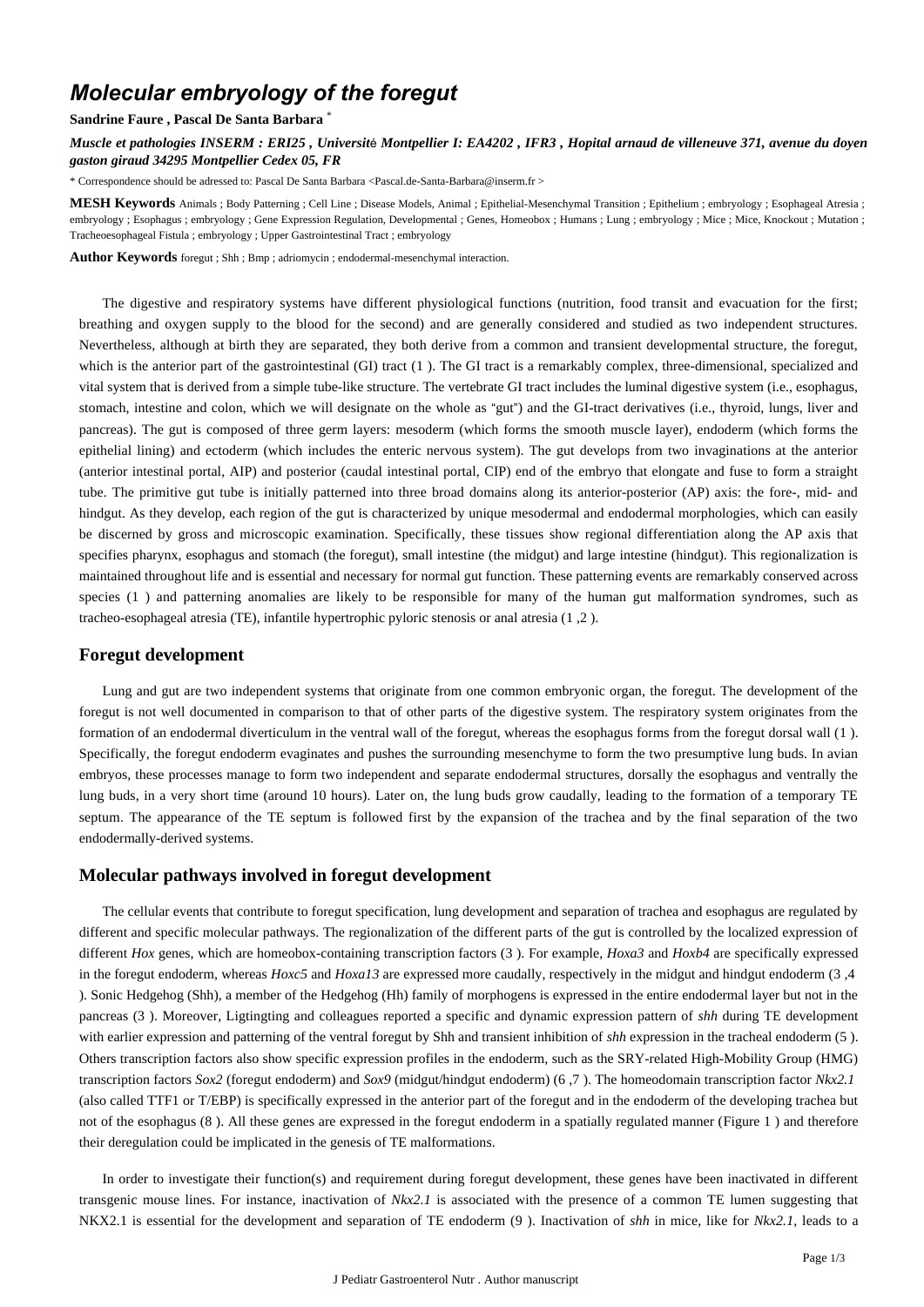common TE lumen, demonstrating an essential function of Shh during TE development. Shh is a ligand and activator of the Hh signaling pathway. During the development of the GI tract, *shh* is localized to the gut endoderm, but it acts on the gut mesenchyme to control endodermal-mesenchymal interactions (3 ). After processing by the Golgi apparatus, Shh is secreted by endodermal cells and then binds to its receptor PATCHED (or PTCH1), which is expressed in the surrounding mesenchymal cells. PATCHED activation is followed by cleavage and activation of the GLI1/2 transcription factors, which regulate various genetic networks and the expression of mesenchymal-specific genes, such as *Ptch1* , *Gli1* and *Bone Morphogenetic Protein 4* (*Bmp4* ) (3 ,7 ).

### **Epithelial-mesenchymal interactions during the foregut development**

Epithelial-mesenchymal interactions are essential for the development and differentiation of the GI tract (7 ). However, the contribution of the mesenchyme during the development of the foregut is not often commented. Different studies reported a significant mesenchymal condensation at the site of TE separation (10 ,11 ). Moreover, in rats, treatment with the teratogenic agent adriamycin reproducibly induces esophageal atresia/TE fistula. Such malformations are associated with lower cellularity and disorder of the surrounding mesenchymal cells already at early stages of foregut misdevelopment (11 ), supporting the notion of a major involvement of the foregut mesenchyme during foregut development.

As previously commented, the Hh signaling pathway regulates foregut development through epithelial-mesenchymal interactions and different members of this pathway, such as the transcription factor *Gli2* (12 ), are expressed in the foregut mesenchyme. To analyze the interplay of the different components of the Hh pathway that are expressed in the foregut mesenchyme, Motoyama and colleagues inactivated *Gli2* in mice and observed the presence of TE malformation associated with alterations of visceral smooth muscle cells (13 ). In addition, inactivation of both *Gli2* and *Gli3* caused a stronger phenotype with a common TE structure, demonstrating that inhibition of genes of the Hh pathway, which are normally expressed in the foregut mesenchyme, triggers similar phenotypes as inactivation of the endodermally expressed *shh* .

Recently, also the function of the BMP signaling pathway during TE development was investigated by the Hogan's laboratory. This signaling pathway is activated in the gut mesenchyme following expression and activation of *shh* and *Patch* . While *shh* is localized to the ventral foregut endoderm, *Bmp4* is expressed in the neighboring mesenchyme but not in the dorsal part of the foregut, which will give rise to the esophagus (14 ) and where *Noggin,* the inhibitor of the BMP pathway, is expressed. To analyze the function of the BMP pathway during foregut development, Que and colleagues inactivated *Noggin* and observed the presence of a common TE structure (14). In a rescue experiment, where *Noggin* −/− mice where crossed with *BMP4* +/− mice to decrease the activity of the BMP pathway, the progeny showed normal separation and formation of trachea and esophagus, supporting the idea that the level of BMP activity is crucial for the development of these two structures. These examples demonstrate that the foregut mesenchyme is essential for the correct development of the foregut and that the mesenchyme could actively participate in the development of these two structures.

#### **Conclusion and perspectives**

Candidate factors for foregut development include known pattern formation genes that were first identified in *Drosophila* , such as nuclear homeotic transcription factors (HOX, SOX and NKX factors) and secreted factors (BMP and Hh factors) (3 ,6 ,15 ,16 ). Genetic evidences from different animal models indicate that these molecules play multiple and crucial roles in the development and septation of trachea and esophagus. The identification of *NMYC* and *chromodomain helicase DNA binding* (CDH) *CDH7* mutations in syndromic forms of TE bring us new factors that could be involved during the development of the trachea and esophagus (16 ). To better understand the molecular basis of human malformations and syndromes, such as TE atresia, it is essential to better dissect normal foregut development at the molecular level and to stimulate translational research between scientists and clinicians.

#### **Acknowledgements:**

Supported by grants from Agence Nationale pour la Recherche (ANR-07-JCJC-0112), Association Française contre les Myopathies, Région Languedoc-Roussillon (Chercheur d'Avenir) and Ligue Contre le Cancer (Comité de l'Aude).

#### **References:**

- 1 . de Santa Barbara P , Van den Brink GR , Roberts DJ . Molecular etiology of gut malformations and diseases . Am J Med Genet . 2002 ; 115 : 221 30
- 2 . Geneviève D , de Pontual L , Amiel J . An overview of isolated and syndromic oesophagal atresia . Clin Genet . 2007 ; 71 : 392 99
- 3 . Roberts DJ , Johnson RL , Burke AC . Sonic hedgehog is an endodermal signal inducing Bmp-4 and Hox genes during induction and regionalization of the chick hindgut . Development . 1995 ; 121 : 3163 - 74
- 4 . de Santa Barbara P , Roberts DJ . Tail gut endoderm and gut/genitourinary/tail development: a new tissue-specific role for Hoxa13 . Development . 2002 ; 129 : 551 61
- 5 . Litingtung Y , Lei L , Westphal H , Chiang C . Sonic hedgehog is essential to foregut development . Nat Genet . 1998 ; 20 : 58 61
- 6 . Moniot B , Biau S , Faure S . SOX9 specifies the pyloric sphincter epithelium through mesenchymal-epithelial signals . Development . 2004 ; 131 : 3795 804
- 7 . de Santa Barbara P , van den Brink GR , Roberts DJ . Development and differentiation of the intestinal epithelium . Cell Mol Life Sci . 2003 ; 60 : 1322 32

- 9 . Minoo P , Su G , Drum H . Defects in tracheoesophageal and lung morphogenesis in Nkx2. 1(−/−) mouse embryos . Dev Biol . 1999 ; 209 : 60 71
- 10 . Kluth D , Fiegel H . The embryology of the foregut . Semin Pediatr Surg . 2003 ; 12 : 3 9

<sup>8 .</sup> Lazzaro D , Price M , de Felice M , Di Lauro R . The transcription factor TTF-1 is expressed at the onset of thyroid and lung morphogenesis and in restricted regions of the foetal brain . Development . 1991 ; 113 : 1093 - 104